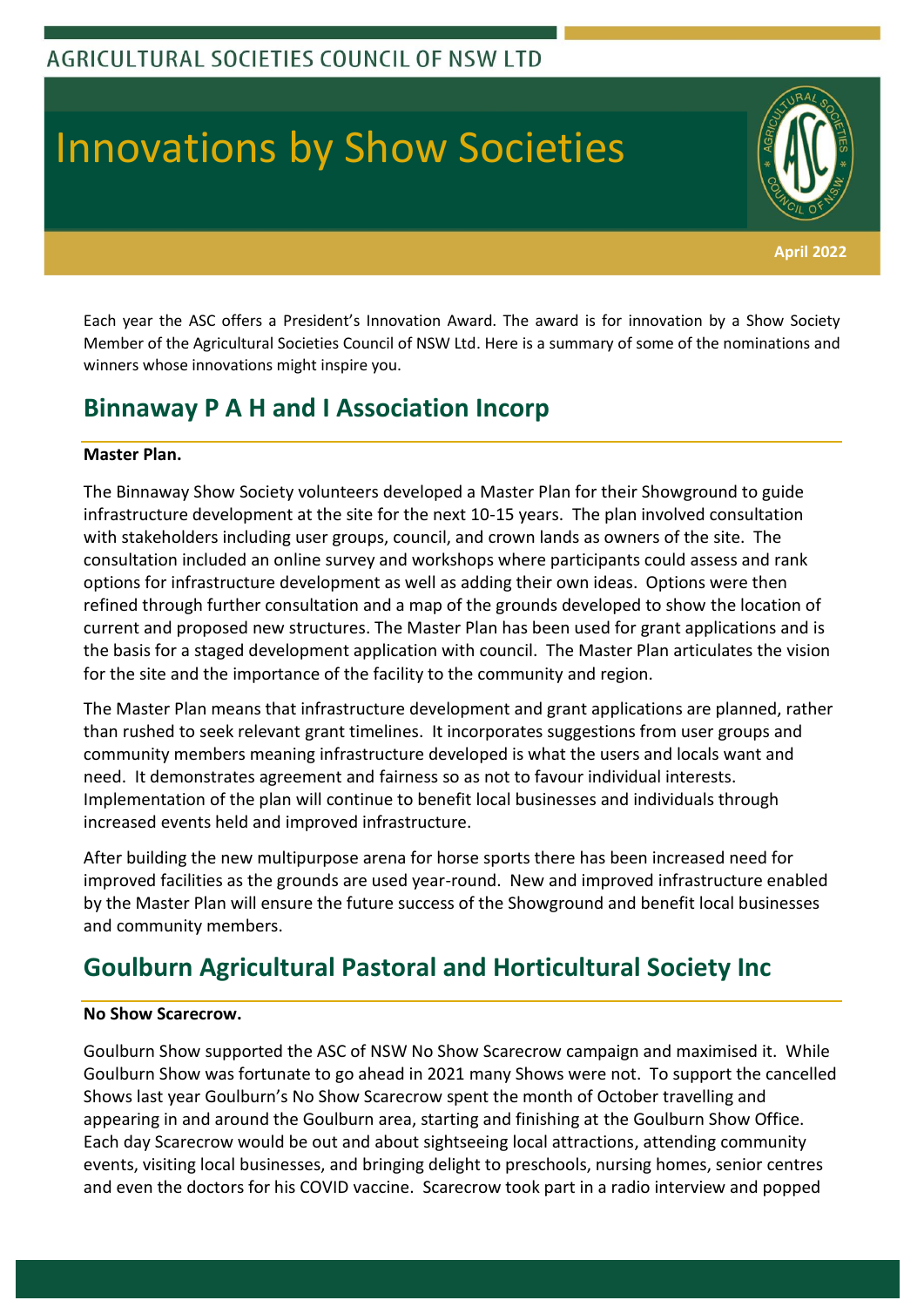into the Federal member for Hume's Office Angus Taylor. Scarecrow visited the new Goulburn Base Hospital, helped with a Can Assist fundraiser and even appeared at a Goulburn Show meeting.

The Show Society also ran a colouring in competition for the month getting all the kids involved with the winner winning tickets to this year's Goulburn Show. Goulburn Show's No Show Scarecrow was featured on the Show's Facebook page each day and increased the page followings and drove traffic to the page as followers were keeping an eye on where Scarecrow would be each day. It was an inexpensive way to get the community involved and making them aware of the Show movement and the upcoming 2022 Goulburn Show.

### **Nowra Show Society Incorporated**

### **Farm to Fridge.**

Nowra Show Society is a Not-for-Profit community organisation. Established in 1874, the Nowra Show Society was pleased to present the 145<sup>th</sup> Show on the 4-5<sup>th</sup> February this year. In response to the Black Summer bushfires, the 2020 Nowra Show was free for all attendees, one of the many ways that the Society gives back to their local community. While the 2021 Show was cancelled due to COVID, the recently held 2022 Show was one of the most attended Nowra Shows on record and reflects the continuing relevance of the Show as a means of bringing the community together. The annual Nowra Show promotes the development of agricultural, horticultural, and industrial resources of Nowra and surrounding districts. It is led by a volunteer management committee of over 65. The committee is passionate about rural life, the importance of agriculture to an increasingly urban community and the value of tradition whilst also understanding the need to pass knowledge on to the next generation to move successfully into the future. Educating young people on the importance of agriculture and where their food comes from, is important. To further this the 2022 Nowra Showgirl developed a musical titled Farm to Fridge. The genesis of Farm to Fridge was the popular children's books and TV Show 'George the Farmer'. Farm to Fridge incorporates existing musical items from George the Farmer, integrated with an original script, to tell the story of food processing within the Shoalhaven area.

To ensure this innovative idea was able to be included in the recent 2022 Nowra Show, George the Farmer was contacted, an original dialogue was written, choreography was arranged, and performers selected from the local amateur musical theatre group. The performers rehearsed for many weeks, culminating in three well attended performances at the 2022 Nowra Show.

The musical focuses on two key agricultural products from the Shoalhaven: milk and corn. The target audience is all age groups, with a particular focus on Primary School Students. Plans are now underway to ensure Farm to Fridge can be performed at other Shows, and potentially within the local schools.

Farm to Fridge highlights important agricultural processes using humour, music, and performance to convey information, whilst involving younger members of the community who may have no other connection with the show or agriculture.

The musical items are catchy so that the information communicated in Farm to Fridge is remembered by all those who attend. Involving members of the local musical theatre group opens another pathway for younger members of the community to become involved in the Show, thereby increasing the presence of the Nowra Show Society, but more importantly agriculture within the region which is becoming more urbanized. Farm to Fridge is a scripted performance and can be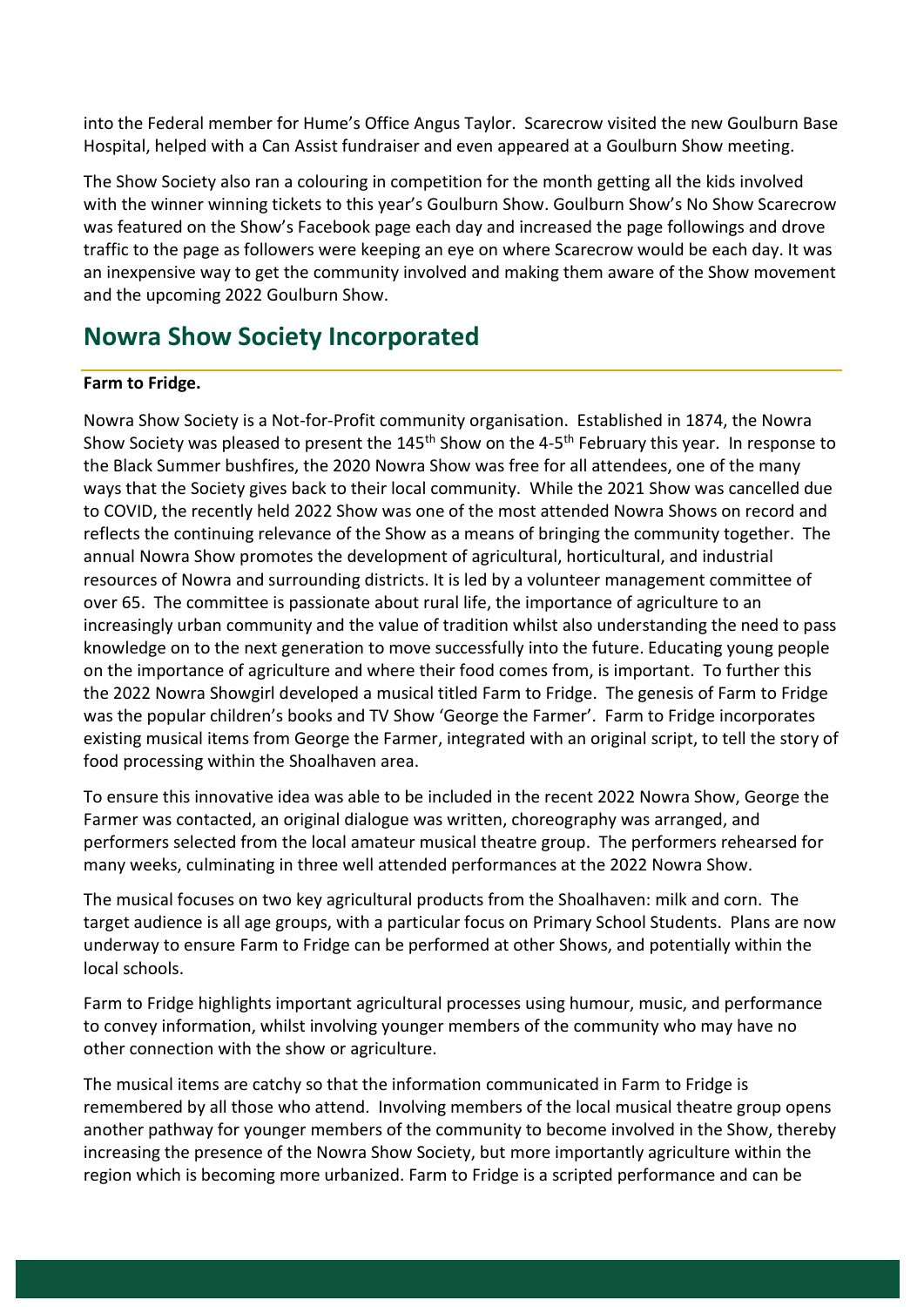easily performed at other Show and venues in the area, ensuring a greater audience and exposure to the important message which is at the heart of Farm to Fridge.

<https://www.youtube.com/watch?v=n0a1kWT3CYg>

### **Blayney Agricultural and Pastoral Association**

#### **Junior Judging Student Workshops and Competition Day.**

Blayney Show is a one day Show and over the years the Beef Cattle section grew so big that the Cattle Judging and the Young Paraders and Beef Judging competitions could not be held on a single day. So, for 4 years there were no Beef Cattle competitions at the Show. This left a big gap for student education and was detrimental for the Young Judges Competitions. To bridge the gap and provide a learning event where students could develop skills, knowledge, and confidence to become more engaged with entering Young Judges Competitions the Show Society and the NSW DPI Schools Program collaboratively developed a Young Judging education day for local students. The Junior Judging Student Workshops and Competition Day was so successful it is now an annual event. Workshops run for appraising and judging beef cattle, meat sheep, fleeces, grain judging, public speaking/judging talk formulation, followed by the Young Judges competition in the afternoon.

### **Mungindi Show Society**

#### **Header and Cotton Picker Demolition Derby.**

An event like no other in NSW, Mungindi Show Society wanted to thank the local growers who provide their machinery and time to support the annual Show and give the community an enjoyable event to life spirits. The Header and Cotton Picker Demolition Derby attracted much interest and increased the gate.

Click here for a video [\(9\) Facebook](https://www.facebook.com/300212303446253/videos/342293360015346)



### **Bungendore Show Society**

**Bungendore Show Society have three key innovations.**

Make volunteering fun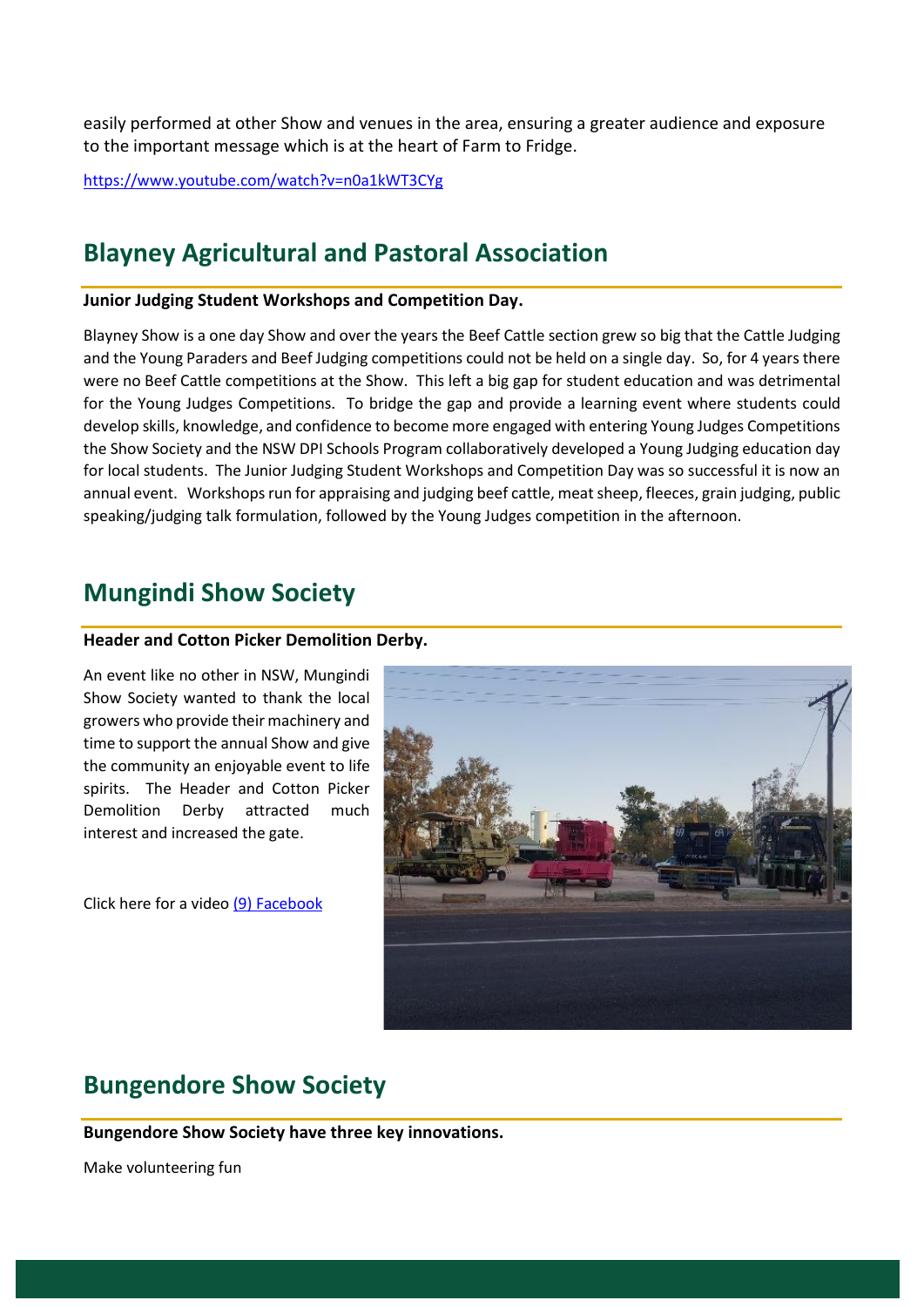They hold well managed and efficient meetings where everyone can participate. To prepare for the annual Show subcommittees are created, and everyone is encouraged to join and make decisions for an area/aspect of the Show. They are an inclusive Show Society.

Innovative new events that are inexpensive and engaging

Some examples of these new events include:

#### *Dachshund Racing*

In 2016, the Bungendore Show hosted the inaugural Werriwa Wiener Dash, the first Dachshund Race in the Capital Region. It was a great success with over 120 Dachshunds and their owners in

attendance. People came from across Australia for the competition. The competition could be entered online, and two dollars from each entry was donated to a dog rescue organisation.

Due to demand, the event was expanded this year to include 16 heats throughout the day, then semi-finals, and the grand-final as the last race of the day. Entry is open to all Dachshunds. There was also a Para-Wiener Dash for those Dachshunds who are elderly or living with a disability.



2017 also saw the return of the popular Dapper Dachshund costume event for those who like to dress up, and for those who don't like racing or dressing up, they joined in and set the Official World Record for the most number of Dachshunds in one place.

#### *Novelty events*

These include egg and spoon challenge, egg toss challenge, sack challenge and partner carrying challenge. In these events everyone gets a ribbon. The events are designed to be fun. They are a challenge not a race.

In the egg toss challenge at Bungendore's 2017 Show, eggs were thrown 30- 35 metres before they broke. Another world record was claimed, and the winners were interviewed as they were presented with their ribbons. This was a real crowd pleaser.



#### *Social media and a dynamic website*

Leading up to the Show a press release was sent to every media outlet available – print, social, radio and television. The Show was featured in The Canberra Times, The Australian, The SMH and the Daily Telegraph. Young volunteers, who are savvy with social media, promoted the Dachshund event on Facebook, Twitter and Instagram. The event received a lot of engagement on social media. Radio interviews in the days leading up to the Show were shared. There was also coverage on prime-time evening news bulletins the night of the Show and ABC morning breakfast TV.

Bungendore Show Society spent time and invested in a website that could handle online entries, but the site is also easy for volunteers to update and maintain.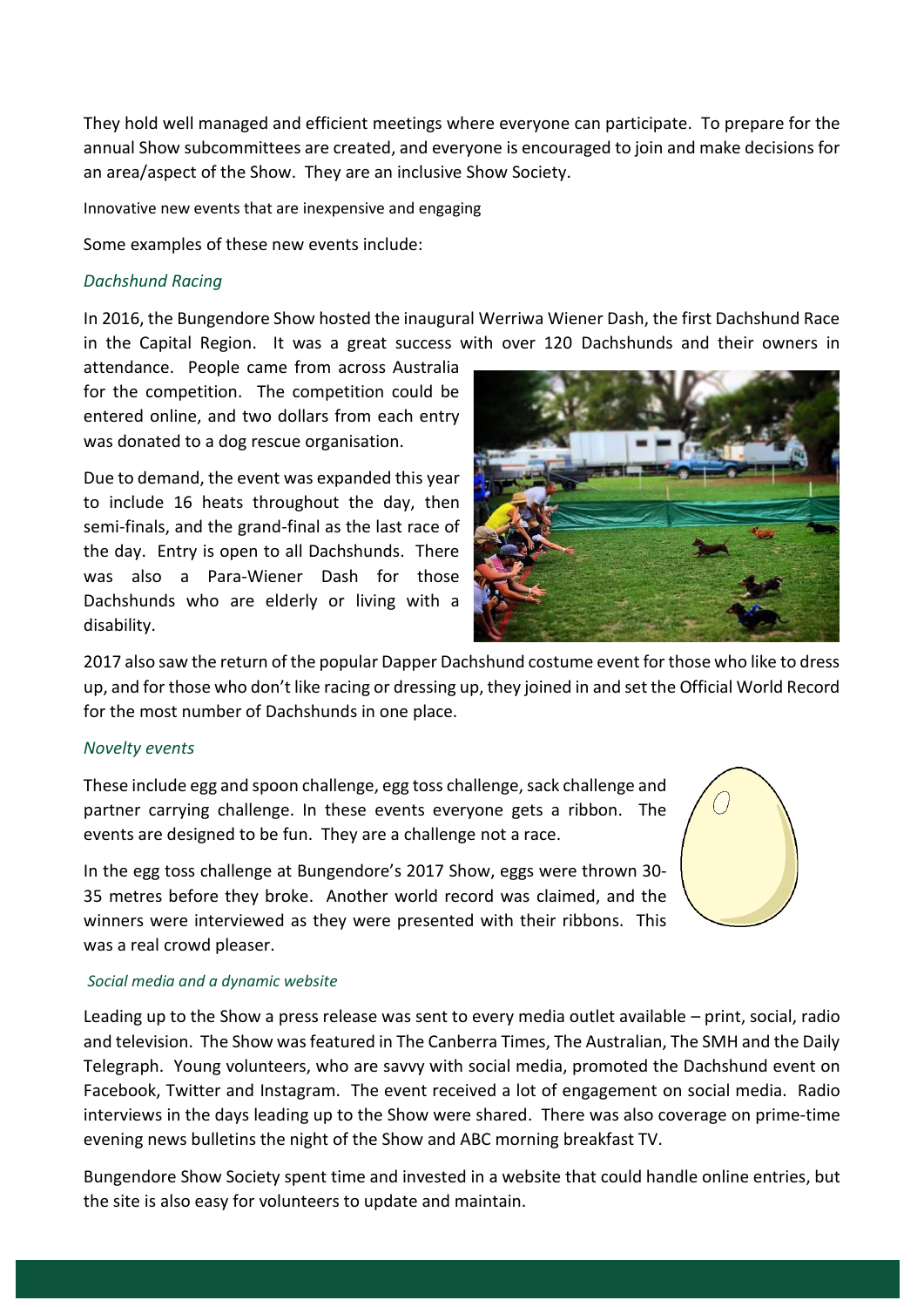*These innovations are easily replicated by other Shows. For several years Bungendore has taken their Dog High Jump to Kangaroo Valley Show and have been asked to help at other Shows in the region. This year they had representatives from other Show Societies come to see their innovations firsthand.*

### **Nimmitabel Show**

#### **Nimmitabel Show Society created an annual event to raise funds for infrastructure.**

In 2008 the Show Society discussed the future of their small country Show. They recognised the need to build infrastructure to house the growing stud cattle section. Better facilities would attract more exhibitors and attendees to the Show, however with the Show itself being the primary source of fundraising, these improvements to the facilities were needed before they could improve their gate takings.

An event was created called the *Nimmitabel Shed Bonfire and Concert*, incorporating a large bonfire and

featuring a range of local musicians who donated their services. This has become an annual event, the first of which raised the money to build a Stud Cattle Shed, and an extension to the Sheep Shed to house a new shearing competition. The event attracted many people from great distances.



The event was



devised with multiple goals. Not only did it raise funds for improvements to the Showground but it also encouraged involvement in the Show society (many young people involved in the bonfire and concert became stewards and volunteers on Show day), widely promoted the Show across the region, and gave the local community a sense of ownership and pride for the facilities at the showground. Since the advent of this event and the improved facilities it has helped provide, the success of Nimmitabel Show has gone from strength to strength. Every year attendance at the Show is rising.

### **Parkes Show**

#### **Parkes Show Society revitalised a major display at their Show.**

Parkes is a three-day Show (Monday–Wednesday) which includes a major machinery and motor vehicle display supported by all the major dealers in Parkes. After consultation with the machinery dealers, the Show Committee set about promoting the Wednesday of the Show. *Farmer's Day Wednesday* arose focusing on the farmers who would use the large machinery. Each year there is a theme that underpins the lectures, workshops and demonstrations that form the basis of the day. *Farmer's Day Wednesday* has added a new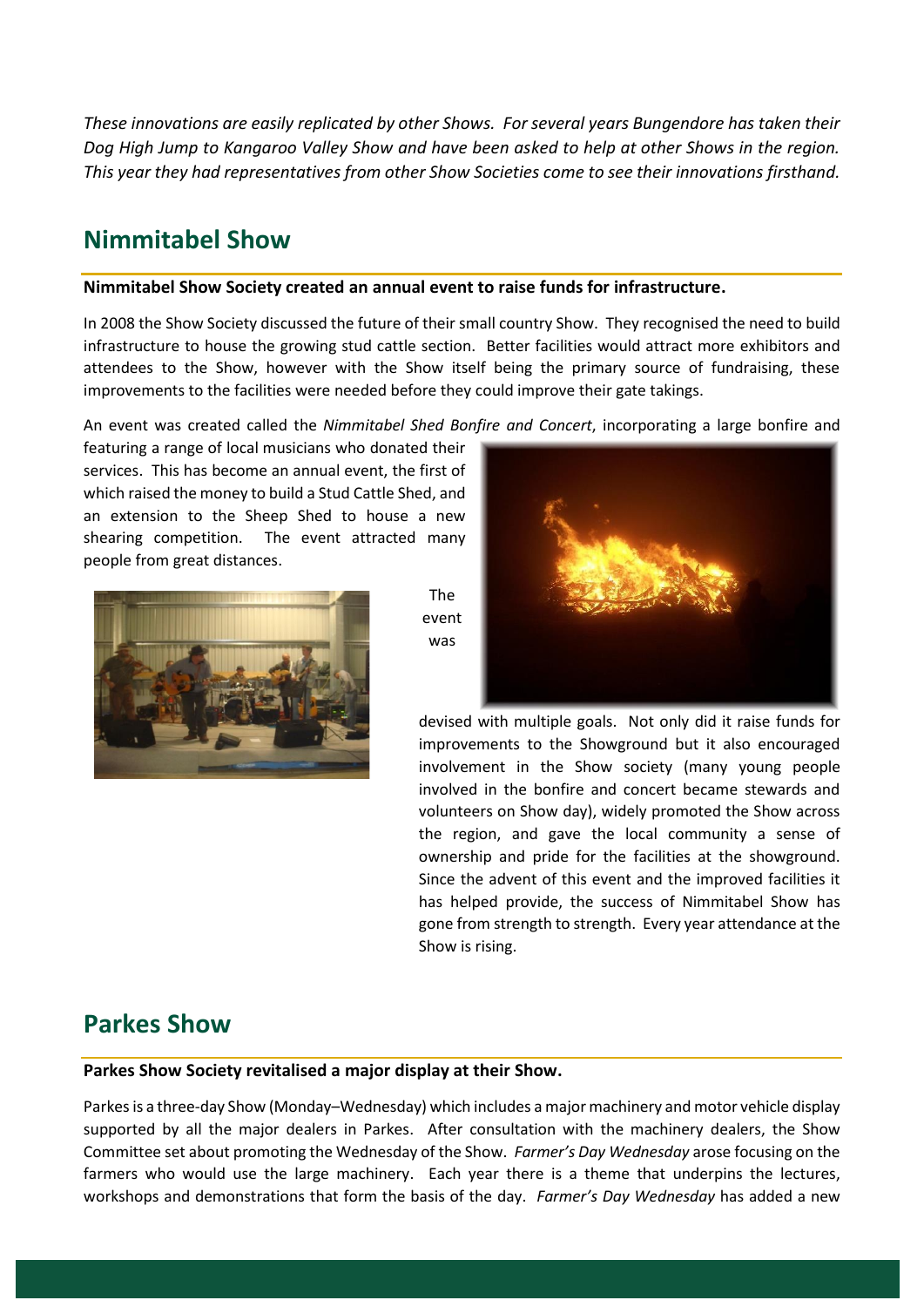dimension to the machinery area of Parkes Show, which appeals to both exhibitors and patrons. Now rather than having a lack lustre machinery area that was detracting from the overall show experience for patrons, it is a vibrant area attracting large crowds.

### **Singleton Show - Northern Agricultural Association (NAA)**

### **Singleton Show own their Showground and registered a lease with Optus to erect an Optus Tower on their Showground.**

The initial lease is for 5 years with four options of 5 years and a flat 3% increase in the rent each year. The rent has allowed a much needed disabled toilet and shower block to be erected on the Showground. The Show committee were able to secure permission to add new lighting and speakers which are now attached to the new tower replacing the old worn out wooden pole.

### **Dubbo Show Society Inc**

#### **National Shearing Championships.**

The Shearing sub-committee of the Dubbo Show Society saw an opportunity to hold an event that would put Dubbo on the map, promote the shearing and wool handling industry and raise much needed funds to support the Show Society. In November 2019, the Dubbo Show Society ran and hosted the National Shearing Championships. The Show Society did the catering and provided over 5,000 meals. The overall profit to the Show Society was \$30,000.



# **Wellington Show Society**

#### **Wellington Show have 2 key innovations.**

#### Battery recycling

For many years Wellington Show Society has struggled to ensure adequate funds to conduct the Show. Sponsorships were difficult to maintain, and competition entries had declined. At the forefront of the innovation process to rebuild Wellington Show Society was the improvement of income throughout the year, and hence a battery drive was born. Local farmers drop off their batteries to a local rural supplier. These are placed on a pallet until full. Wellington Show Society advertises the drop off location for the batteries in the local paper. They are collected and taken for recycling. This battery drive has been running for 7 years and has had a \$10,500 return to the Show Society with minimum effort.



Increased gate numbers by marketing the Show directly to an audience

With the aim to attract more people through the gates, Wellington Show Society decided that all junior entries at the Show would be free. The Stewards in charge of children's art and craft sections of the Show sourced donations for arts and crafts supplies, including donations from members and friends for recycled items to support the craft entries. These supplies are then distributed to Child Cares, Preschools, Day Care Centres and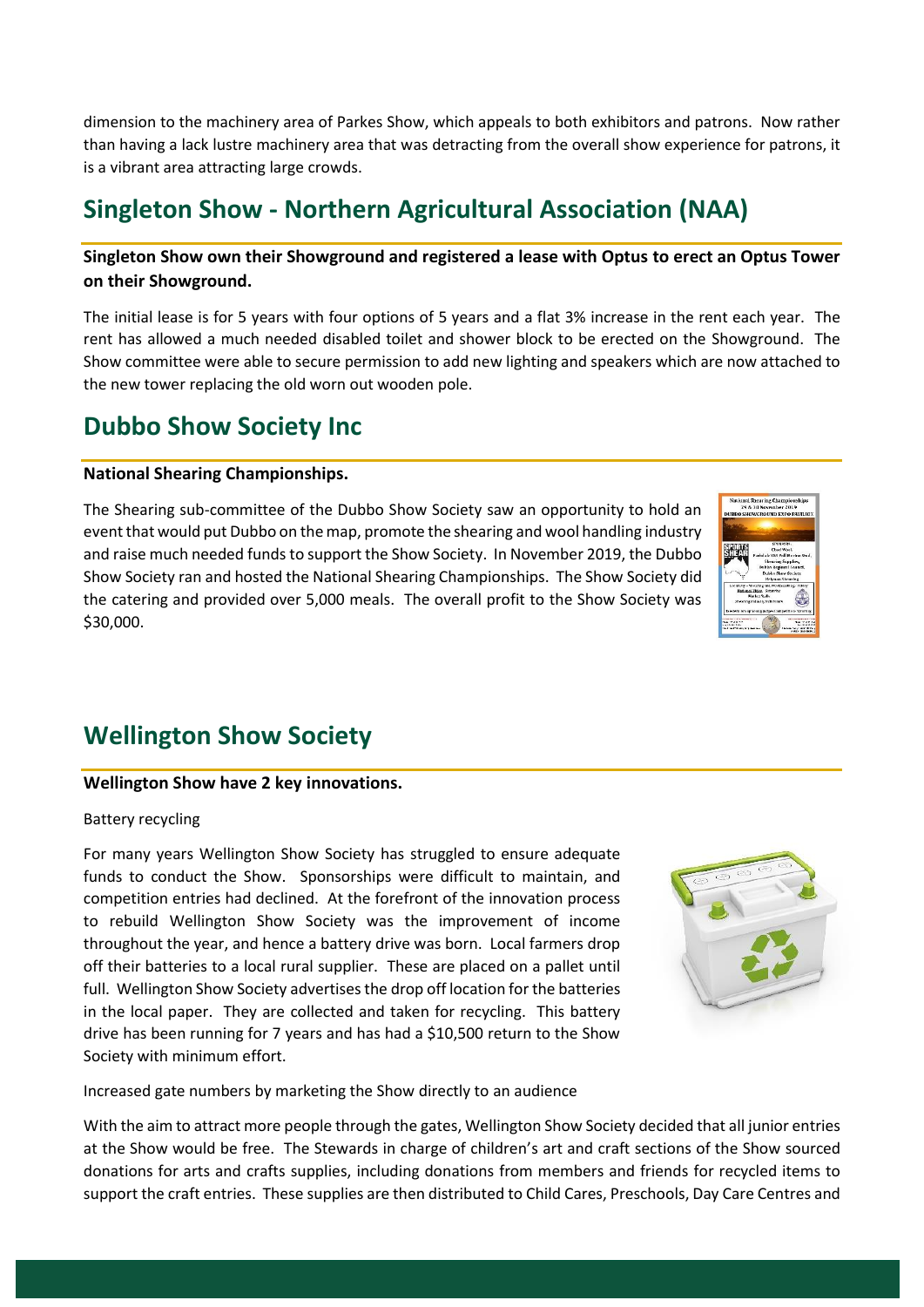Schools. It was hoped that this would increase the entries from children 8 years and under. The response was overwhelming. The number of people attending the Show to see the children's artwork continues to increase. A Junior Schedule is now produced each year and distributed to schools and centres before the commencement of the school year, to assist in planning activities that can be entered in the Show.

# **Woodstock Memorial Show**

#### **Woodstock Memorial Show make the most of a significant calendar day.**

The Show coincides with Father's Day and in the past gate takings had dropped because of this clash. A new committee with the mindset to "turn all negatives into positives", decided to use this day to their advantage.

A Father's Day theme is now the main feature of the Show and all events are organised around this theme, including pavilion classes only for fathers. With the Show's focus on Father's Day the gate takings have more than doubled.



The Show Societies Facebook page is actively used to promote 'Father's Day', at the Show. On the spot surveys of the local community at the Show, identify strengths and weaknesses of the event, which helps to keep the event current and relevant. The increased gate takings have enabled overdue repairs.

# **Newcastle Agricultural, Horticultural and Industrial Association**

#### **Innovations within marketing.**

The Marketing Strategy designed and implemented for the 2020 Show was heavily built around innovating the marketing processes for Agricultural Shows.

This campaign involved a strong combination of traditional media, social media and guerrilla marketing techniques focused on spreading the message of our Show amongst the greater Newcastle and Hunter Region. A broad range of mediums, medias, materials, and activations were engaged within a shoestring budget. The focus was on local collaboration and a low spend high value return that would share our Show's plans and invite the community to participate in our Agricultural Show.

This marketing campaign produced some never before experienced outcomes such as:

- Achieving most engaged Facebook page in the Hunter Region
- Increase in Show email database
- 1230% increase in weekly website visits.

### **Bathurst Agricultural, Horticultural and Pastoral Association**

#### **Creation of and consistent reinforcement of a message.**

The Royal Bathurst Show went through some difficult times, suffering a halving of their gate attendance and membership, the loss of almost all sponsorship, and diminished community engagement. They needed to win back community acceptance and gain the confidence of their patrons, supporters and key influencers (like the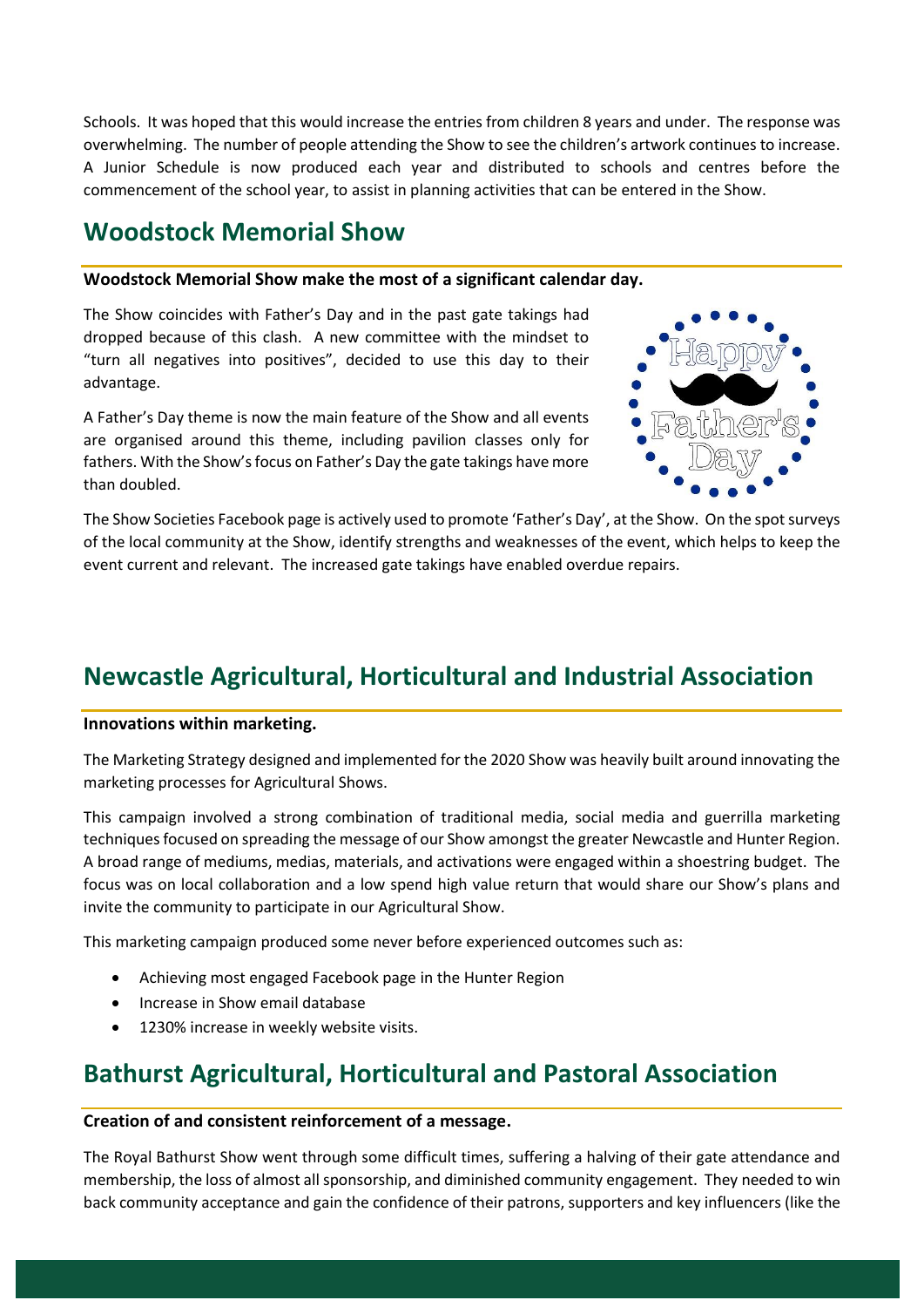Council and senior local business people). It was a big effort. The Association needed to be focused, positive and consistently reinforce what they do and why they existed. The innovation was the creation and consistent reinforcement of a message that allowed people to regain confidence in the Association and be proud to be a member again.

A long-term web, social media and radio marketing campaign using Community Service Advertising (no charge) and free or low-cost mediums was engaged to:

- Encourage membership and volunteering
- Reinforce why the Association exists "to do positive things", to promote, develop and educate the region not just run a Show
- Reinforce the community participative nature of the Association
- Drive awareness of the website and greater detail of the Associations' objectives
- Increase Facebook awareness.
- The campaign is centred on a very succinct and key message, "we do positive things", and reinforces the Association's traditional role.

It was realised a few years ago that this could be achieved by creating a sponsorship relationship with Bathurst Broadcasters to run a year-round Community Service Advertising campaign to support the Association. A radio ad was produced and as a result membership and volunteering continues to increase. The greatest success of the campaign has been the establishment of the Supreme Partnership with Reliance Bank. This has helped revive the Association and the Royal Bathurst Show.

# **Camden Haven Show Society**

#### **The 2019 Rain Dance Fundraiser.**

With the devastating drought and the impact on her community Taren Gleeson wanted a family, fun, friendly fundraiser that could get anyone and everyone young or old who entered through the gates at the 2019 Show involved. The Rain Dance was danced numerous times over the two-day show, over 100 people participated and over \$2,000 was raised for Rural Aid. This innovation has resulted in an increase in younger volunteers



and members and engaged community groups who had not been involved in the Show previously. There was no cost to the Show Society but a huge benefit to farmers.

### **Kangaroo Valley A and H Association Inc.**

**The 2019 Show hosted the World's Largest Cheese Tasting.**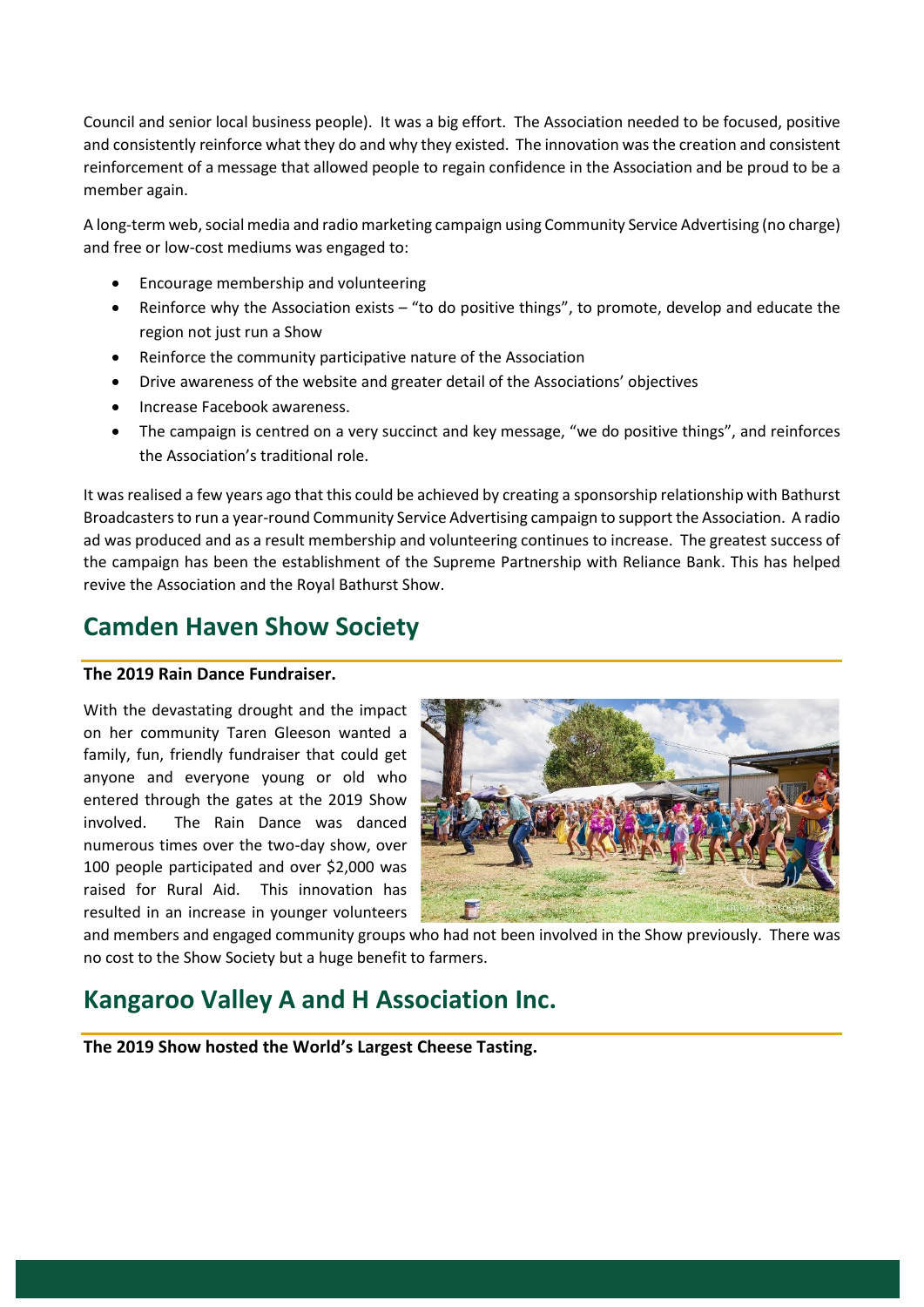

To promote the dairy industry and provide a fun event at the 2019 Show it was decided to challenge the existing World Record for the greatest number of people tasting cheese at one time. The results were impressive, over 1,000 official participants with over 2000 show attendees watching. This initiative brought more than 500 extra people to the Show. The \$7,500 gate takings can be attributed to this event alone. There is Official recognition by Guinness World Records that this attempt is now a new World Record.

# **Mendooran PA&H Association**

#### **A joint Showgirl Event.**

The Mendooran PA&H Association hosted a Showgirl Ball in November 2018. The entrants were from Mendooran, Baradine, and Binnaway Show Societies. This was a joint Showgirl event and was the first for the Showgirl movement and an innovation for the future of small show societies to participate in the Showgirl competition. Apart from being interviewed and engaging in different activities throughout the day, each Showgirl entrant gave a short speech about themselves to over 100 people attending the Ball. All the entrants enjoyed the day and evening, and we were thrilled that we could give our young ladies an opportunity to be rural ambassadors and represent their communities.

The benefit this innovation has generated has been for three rural communities, Mendooran, Binnaway & Baradine, their show societies, and 7 young rural representatives and their families.

There were more Showgirl entrants across the three towns. Each Show Society was responsible in planning a part of the competition with the result being a very successful Showgirl Competition

In a small rural community, having a Showgirl can be possible every year. Often young people move away for employment or to further their education. For Mendooran it has been 6 years since their last showgirl, Baradine 8 years and Binnaway 32 years. This is extraordinary and such a great achievement for our show societies and a great way to bring three small rural communities together.

### **Ganmain Show Society Inc**

#### **An Inter School Young Auctioneer Competition.**

Developed to give high school age students the opportunity to explore the art of Auctioneering. The Ganmain Show Society and the Head Teacher of Agriculture at the Riverina Anglican College (TRAC) developed the program allowing students to develop their skills.

An event was held at TRAC as a heat to provide a selection process to reduce the total number of entrants to compete at a semi-final on the morning of the Show. From the semi-final students were advanced to the main stage at the Show during the afternoon entertainment program.

The result was an outstanding success drawing a large percentage of the crowd at the Show to watch some very talented students sell individual sheep in a mock auction. It was a great way to engage the crowd and provide entertainment. Throughout the program students were mentored by livestock agents and given some coaching to enhance their skills. The mentors who had all been involved in the young auctioneer competition the Sydney Royal Easter Shows were very supportive to see this program continue.